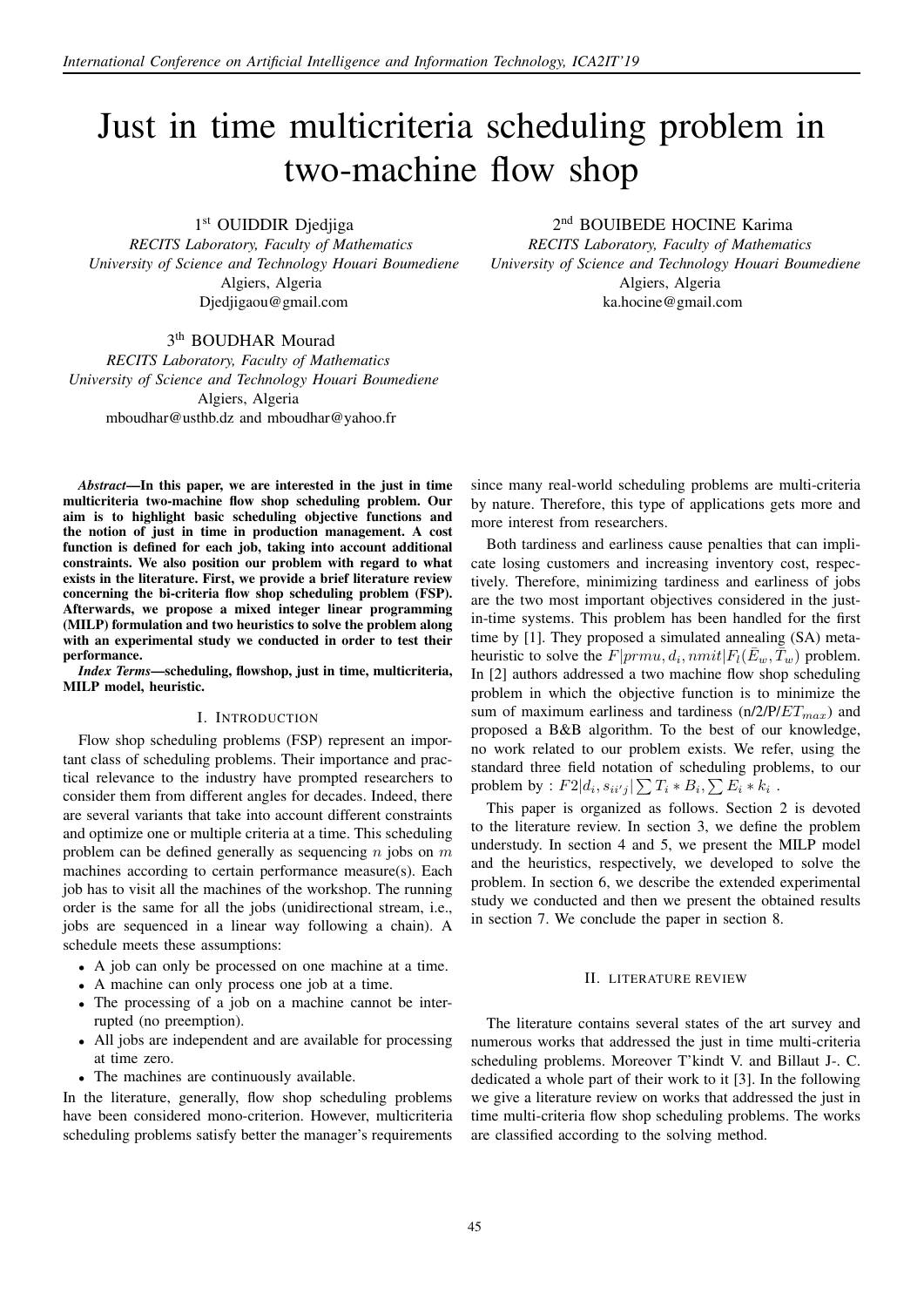# *A. Exact methods*

In [4] is proposed a B&B approach for the two-machine flow shop scheduling problem with respect to the makespan and maximum tardiness for computing the pareto solution. [5] also presented a B&B procedure along with a heuristic approach for the two-machine flow shop scheduling problem to minimize total flow time subject to optimal makespan. [6] proposed a B&B procedure for the two machine flow shop problem to minimize a weighted sum of flow time and the makespan. They also presented a greedy algorithm for the upper bound of the B&B algorithm.

In [7] is developed a B&B procedure for the two-machine flow shop problem with respect to the makespan and number of tardy jobs. They also considered the makespan and total tardiness.

In [8] is developed three B&B algorithms with different branching strategies. They proposed two heuristics for the twomachine flow shop to minimize the makespan and the mean flowtime. [9] proposed an integer programming model and a heuristic algorithm for the two-machine problem in order to minimize a weighted sum of makespan and total flowtime.

In [10] is presented a B&B algorithm for a two-machine flow shop with makespan and flowtime.

In [11] is considered the minimization of a combination of total flow time and total tardiness in a two-machine flow shop. They proposed a B&B along with a lower bound and dominance properties to increase the performance of the algorithm.

[12] designed mathematical programming formulations, a B&B algorithm and a heuristic algorithm for the two-machine flow shop where the objective is to minimize total completion time and the makespan. The results showed that the B&B method proposed quite in handing MFSP.

In [13] is introduced a B&B approach for the two machine flow shop to minimize the makespan and the maximum tardiness. The algorithm was only able to solve small problem instances. Therefore they constructed a heuristic method. The tests shown that the heuristic was quite effective. Another B&B algorithm was presented in [14] for the two-machine flow shop, minimizing a weighted sum of the makespan and the total completion time, the proposed algorithm was able to solve up to 30 jobs.

[3] presented the B&B method for the two machine flow shop problem with the objective of minimizing the sum of maximum earliness and tardiness. The authors also introduced some useful lemmas and policies to reduce computational time. The performance of the B&B algorithm was evaluated over many problems of various randomly generated sizes. The results were quite encouraging.

# *B. Heuristics*

In [15] is presented nine heuristics for the two machine flow shop scheduling problem minimizing the total flowtime subject to the makespan. The authors described some polynomially solvable cases and evaluated the performance of the proposed heuristics for finding approximate solutions. They showed that

insertion heuristic based on the B&B algorithm proposed by [7] yielded the best results within satisfactory computational time duration.

[16] considered the minimization of the weighted sum of the makespan and the mean flowtime in the two and mmachine flow shop scheduling problem. The author compared existing heuristics for the two machine case. Three heuristics were proposed and they were shown to outperform the existing heuristics.

### *C. Meta-heuristics*

In [17] was developed a simulated annealing algorithm for the two machine flow shop optimization problem with the objectives of minimizing the weighted total flowtime and the total tardiness.

[18] proposed a tabu search for solving the two machine flow shop problem with the makespan and the total flowtime as objectives.

### III. PROBLEM DESCRIPTION

In this work, we are interested in solving the just in time bicriteria two-machine flow shop scheduling problem, JITFSP. Given is a set  $T = \{T_1, T_2, ..., T_n\}$  of *n* independent orders. Order  $T_i$  contains  $q_i$  pieces, that must be processed on twomachine  $M_1$  and  $M_2$  in a flow shop environment.

Each piece of an order  $T_i$  requires an execution time  $p_{ij} \geq 0$ on the machine  $M_i$ . Let us point out that the pieces of the same order have the same processing time. We denote by:

- $d_i$ : the delivery date of the order  $T_i$ .
- $B_i$ : the tardiness cost of the order  $T_i$ .
- $k_i$ : the earliness cost of the order  $T_i$ .
- $s_{ii'j}$  : setup times representing the preparation time of machine  $M_i$  to receive the next order after the completion of the current one.

Since scheduling tasks on just-in-time consists of processing orders without advances and delays. Therefore we seek a schedule that minimizes both the earliness and tardiness that can occur during the processing of orders.

Just in time scheduling problems are an encompassing approach in order to make the finished product without the defect of all the required operational activities. Starting from the engineering of conception to the definitive delivery including all the stages of manufacturing.

We defined as objective, the minimization of two criteria, the earliness denoted,  $f_1 = \sum k_i * Y_{1i}$ , and the tardiness denoted,  $f_2 = \sum B_i * Y_{2i}$ , of the orders. Where  $Y_{1i} = \max$  ${0, d_i - C_i}$ ,  $Y_{2i} = \max\{0, C_i - d_i\}$  and  $C_i$  represents the date of the end of treatment of the order  $T_i$ . For a better explain the problem we consider the following example summarized in Table I:

The optimal solution is given in Fig. 1, obtained by enumerating all the possible solutions.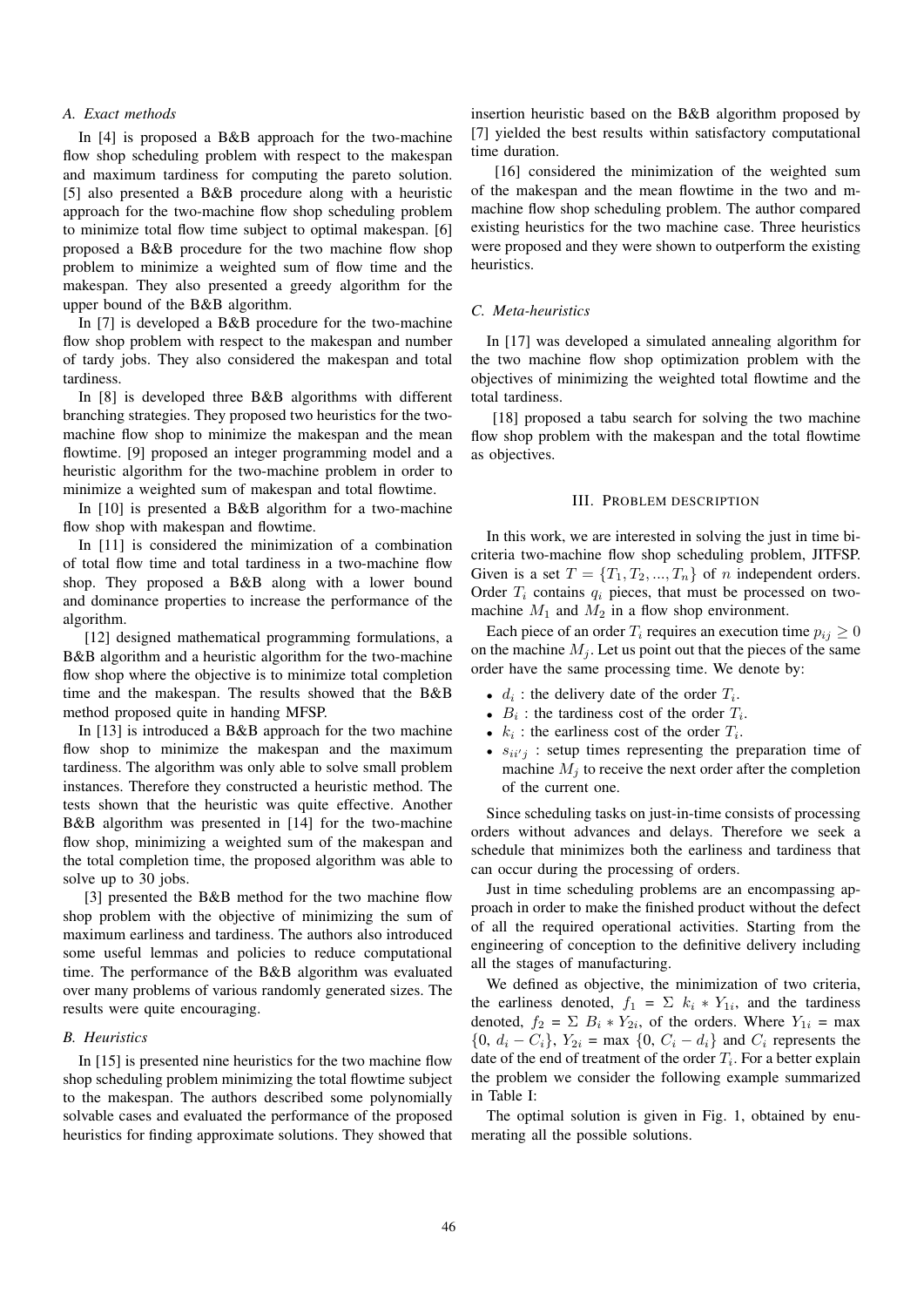| $T_i$          | $T_1$  | $T_2$              | $T_3$    |
|----------------|--------|--------------------|----------|
| $p_{i1}$       | 5      | 6                  | 9        |
| $p_{i2}$       | 7      | 8                  | 5        |
| $q_i$          | 3      |                    | 1        |
| $d_i$          | 75     | 80                 | 81       |
| $B_i$          | 7      | 7                  | 10       |
| $k_i$          | 16     | 6                  | 11       |
| $s_{1ij}$      | (0,0)  | (1,9)              | (6,15)   |
| $s_{2ij}$      | (17,9) | $\overline{(0,0)}$ | (15, 12) |
| $s_{3ij}$      | (0,1)  | (8,23)             | (0,0)    |
| <b>TABLE I</b> |        |                    |          |

EXAMPLE



Fig. 1. Optimal solution.

# IV. MILP MODEL AND COMPLEXITY

Referring to the work of Karp (1972) [19] the problem  $F2||\sum T_i$  is NP-hard what makes the bi-criterion studied problem  $F2|d_i, s_{ii'j}| \sum T_i * B_i, \sum E_i * k_i$  also NP-hard. Hence, no polynomial or psœudo polynomial algorithm exists for the resolution of this problem. Therefore, we propose an exact resolution using the following mathematical model.

We define the following decision variables:

•  $x_{ii'} =$  $\int 1$  if i precedes i', 0 otherwise.

- $y_{1i}$ : earliness of the order  $T_i$ .
- $y_{2i}$ : tardiness of the order  $T_i$ .
- $t_{ilj}$  : start time of the piece l of the order  $T_i$  on the machine  $M_i$ .

We also define:

M: a large number.

The objectif is to minimize the sum of the total cost of the earliness and the total cost of the tardiness of the orders  $(\min \sum E_i * k_i + \sum T_i * B_i).$ 

The MILP model is summarized in (P) :

$$
\begin{vmatrix}\n\min \sum y_{1i} * k_i + \sum y_{2i} * B_i \\
\text{s.t} \quad t_{iq_i j} + p_{ij} + s_{ii'j} \le t_{i'1j} + M * (1 - x_{ii'}) \\
\forall i, i' = 1, n, \forall j = 1, 2, i < i'. \\
t_{i'q_{i'}j} + p_{i'j} + s_{i'ij} \le t_{i1j} + (M * x_{ii'})\n\end{vmatrix} \tag{1}
$$

$$
\begin{array}{ll}\n\mathbf{p} & \begin{cases}\n i_i q_{i,j} + p_{i'j} + s_{i'ij} > i_{i,j} + (M * x_{ii'}) \\
 \forall i, i' = 1, n, \forall j = 1, 2, i < i'.\n\end{cases} \\
\text{(P)} & \begin{cases}\n t_{i1j} + p_{ij} \leq t_{i1+1j} \\
 t_{i1j} + p_{ij} < i.\n\end{cases}\n\end{array}\n\end{array}\n\tag{2}
$$

$$
\forall i = \frac{1}{1, n}, \forall l = \frac{1}{1, q_i}, \forall j = \overline{1, 2}.
$$
  

$$
t_{il2} \ge t_{il1} + p_{i1}
$$
 (3)

$$
\forall i = \overline{1, n}, \forall l = \overline{1, q_i}.
$$
\n(4)

$$
d_i - (t_{iq_i 2} + p_{i2}) \le y_{1i}
$$
  
\n
$$
\forall i = 1, n.
$$
  
\n
$$
t_{iq_i 2} + p_{i2} - d_i \le y_{2i}
$$
 (5)

$$
\forall i = \frac{1}{1, n}.\tag{6}
$$

(1) and (2) ensure the non overlapping of the orders on the same machine.

(3) ensures the non overlapping of pieces belonging to the same order  $T_i$  on the same machine.

(4) specifies that the piece of an order  $T_i$  can not begin processing on machine  $M_2$  until it has completed its processing on machine  $M_1$ .

(5) and (6) equates earliness and tardiness of the  $\text{order } T_i$ .

# V. HEURISTICS

We developed two heuristics  $H_1$  and  $H_2$  to solve the JITFSP which are presented in the following.

## *A. Heuristic* H<sup>1</sup>

 $\sum E_i * k_i + \sum T_i * B_i$ . A possible approach to minimize the Given the importance of due dates in the objective function tardiness is to prioritize the jobs with smallest due date. Let us remind that the EDD order ranges the orders in the increasing order of :  $d_i$ .

Using the pervious reasoning we develop the following heuristic.

#### **Algorithm 1 Heuristic**  $H_1$

- 1: All orders are arranged according to the EDD order;
- 2: The orders are sequenced on  $M_1$  following the obtained order, without forgetting to insert setup times between two successive orders;
- 3: Sequencing on the second machine  $M_2$ :
- 4: We denote by  $S_{i-1}$  the partial sequence obtained at iteration  $i - 1$ .
- 5: for  $i = 1$  to n do
- 6: **if**  $\max\{C_{max}(S_{i-1}), (t_{i11} + p_{i1} + C_{iai2} t_{i12})\} \le d_i$ then
- 7: Order  $T_i$  starts at  $d_i C_{iq_{i2}} t_{i12}$  and an idle time is inserted before  $T_i$ ,
- 8: else
- 9:  $T_i$  is processed just after sequence  $S_{i-1}$
- 10: end if
- 11: end for
- 12: while the objective function is improved do
- 13: the current partial sequence is shifted to the right.

14: end while

- 15: while the objective function is improved do
- 16: the current partial sequence is shifted to the left.
- 17: end while
- 18: Calculate the objective function.

# *B. Heuristic* H<sup>2</sup>

The second heuristic, that we denote  $H_2$ , is presented as a new heuristic of solving by replacing the EDD order with the order which ranges the orders in the increasing order of:  $d_i - p_{i1} * q_i$ , minimizing the earliness of the orders in the case where  $p_{i1} \leq p_{i2}$ , in the first heuristic  $H_1$  proposed.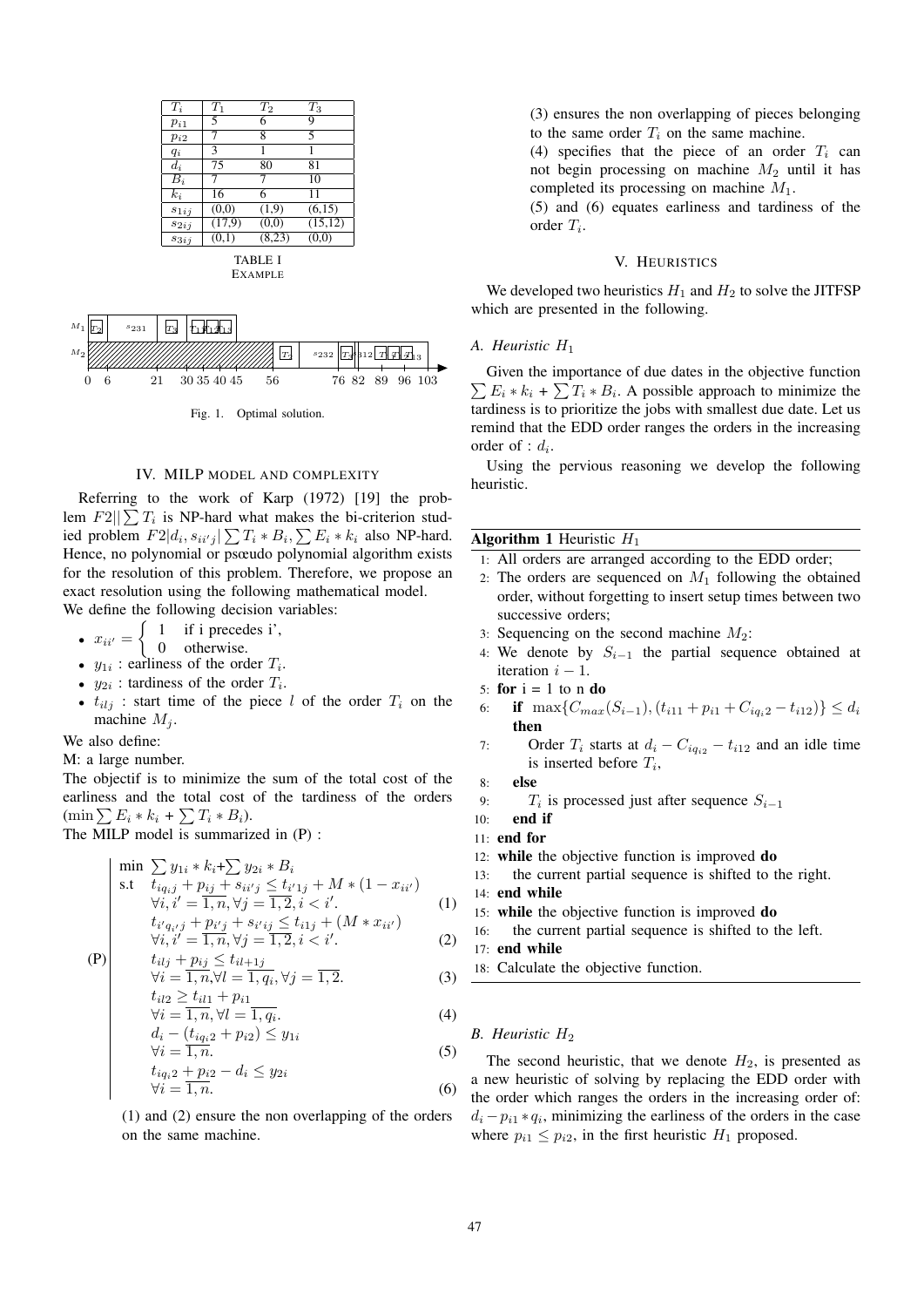## VI. THE COMPUTATIONAL STUDY DESIGN

In order to test the previous proposed methods we conducted the following experimental study. The instances are generated randomly following the method described in [18]. The processing time  $p_{ij}$  of one piece of the order  $T_i$  is generated from a uniform distribution in [5,25]. Then  $q_i$ the number of pieces by order is generated from a uniform distribution in [1,50]. Due dates of the orders are generated using two parameters, the due date range R,  $(R=0.2, 1.6)$  and  $\tau$  the tardiness factor ( $\tau = 0.2, 0.6$ ) which are generated from a uniform distribution  $[1 - \tau - \frac{R}{2}, 1 - \tau + \frac{R}{2}]$  where  $M=\sum\sum p_{ij} * q_i + (n-1) * (max(s_{ii'1}) + max(s_{ii'2})).$ 

To determinate the efficiency of the MILP model and the two proposed heuristics, the instances are classified in two groups. Each group is also divided into two types. The first group includes instances that mostly have tardiness and the second one those that mostly have earliness.

#### VII. COMPUTATIONAL RESULTS

We start by testing the performance of the MILP model. Afterward we compare the results given by the two heuristics.

## *A. Computational results of the MILP model*

In order to see the efficiency of the MILP model, the orders of the tested instances are classified into 8 different sizes with 5, 10, 20, 30, 40, 50, 100 and 120 orders. A run time is limit of 3600 seconds is imposed.

*1) Computational results of the first group:* In the first group two types of instances are generated according to the combination of the two factors of tardiness  $\tau$  and range of due dates R. Type 1 has the values  $\tau=0.2$  and R=0,6. Type 2 has  $\tau$ =0,6 and R=0,6. The computational results of this group are presented in Fig. 2 and 3. As shown in the two figures, the MILP model solves instances of Type 1 with up to 120 orders. The average maximum running time reaches 2098,76 seconds. For instances of Type 2, it is able to solve instances of 100 orders. The average maximum running time is of 1786,57 seconds.



Fig. 2. Execution time for instances of Type 1.

In the second group, two types of instances are generated according to the combination of the two factors of tardiness  $\tau$  and range of due dates R. Type 3 has the values  $\tau$ =0,6 and R=1,6 and Type 4 has  $\tau$ =0,2 and R=1,6, and the computational



Fig. 4. Execution time for instances of Type 3.

results of this group are presented in Fig. 4 and Fig. 5. The MILP model is able to solve instances of Type 3 with up to 50 orders instances and the average maximum running time equal to 178,9 seconds. It is only able to solve instance of Type 2 with 30 orders. The average maximum running time reaches 1485,75 seconds.



Fig. 5. Execution time for instances of Type 4.

From the precedent results, we can deduce that the model is efficient for most of time. We can conclude that the hard type instances are those of Type 4. Even for this type the model was able to solve instances with up to 30 orders. For another type, the model solved instances with a number of orders that reached 120.

# *B. Comparison of the two heuristics*  $H_1$  *and*  $H_2$

To compare the results of the two heuristics proposed. The orders of the tested instances in the two groups are classified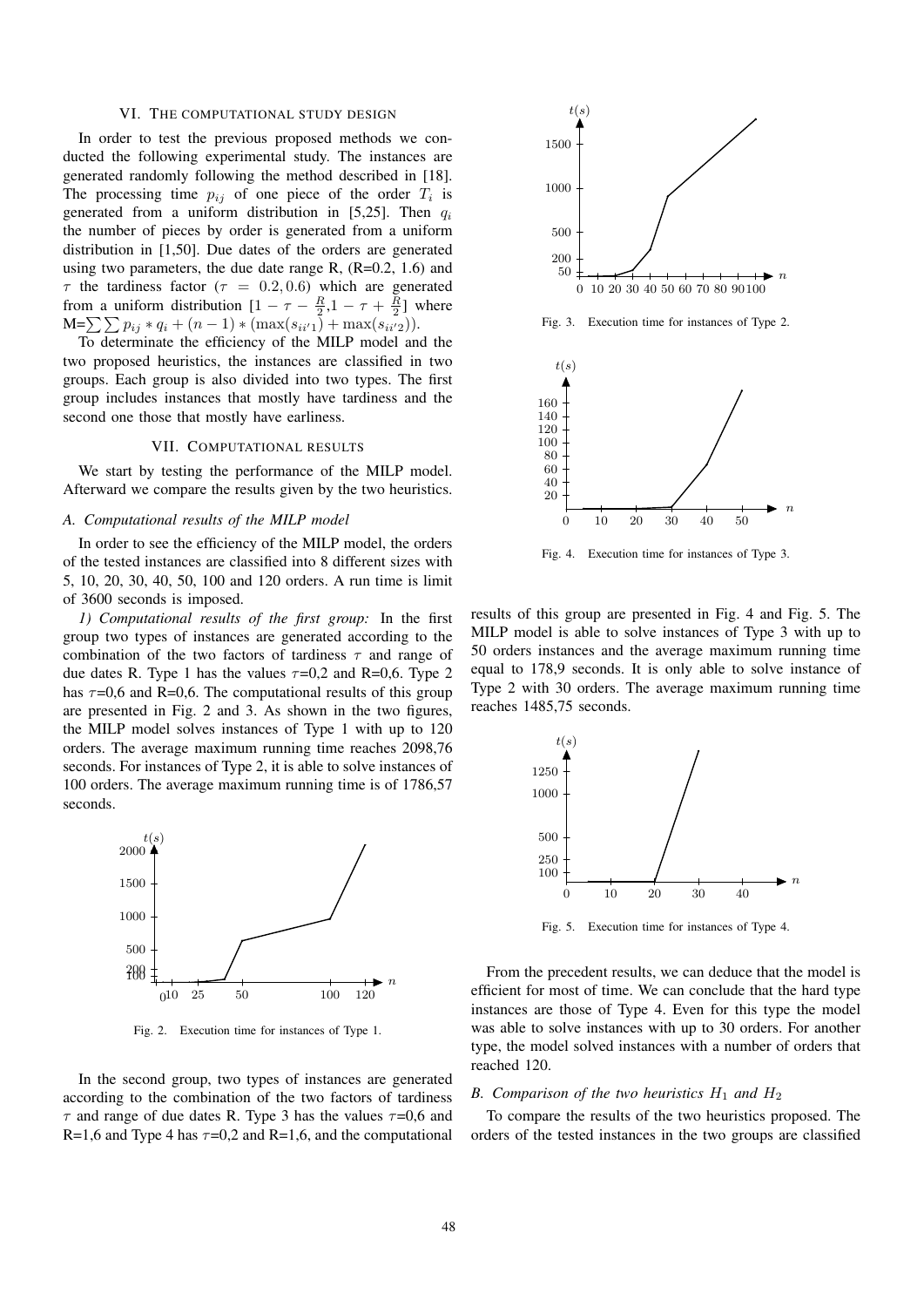into 8 different sizes with 5, 10, 15, 20, 50, 100, 200 and 1000.

*1) Solving first group instances:* In the first group two types of instances are generated according to the combination of the two factors of tardiness  $\tau$  and range of due dates R. Type 1 has the values  $\tau$ =0.2 and R=0.6 and Type 2 has  $\tau$ =0.6 and R=0.6, and the results obtained representing the number of times each heuristic is better than the other one are presented in Fig. 6 and Fig. 7.



Fig. 6. Comparison of the two heuristics for instances of type 1.



Fig. 7. Comparison of the two heuristics for instances of type 2.

*2) Solving second group instances:* In the second group, two types of instances are generated according to the combination of the two factors of tardiness  $\tau$  and range of due dates R. Type 3 has the values  $\tau=0.6$  and R=1,6 and Type 4 has  $\tau$ =0,2 and R=1,6, and the results obtained representing the number of times each heuristic out performs the other one are illustrated in Fig. 8 and Fig. 9.



Fig. 8. Comparison of the two heuristics for instances of type 3.

As the four types shown, heuristic  $H_2$  outperforms heuristic  $H_1$ . Therefore we compare in what follows the outperforming



Fig. 9. Comparison of the two heuristics for instances of type 4.



Fig. 10. Deviation between heuristic  $H_2$  and the model.

heuristic and the MILP model. We generated instances for each type of instances and the orders are classified into 8 different sizes with 5, 10, 15, 20, 25, 30, 35 and 40 orders.

The parameter that we considered to compare heuristic  $H_2$ and the MILP model is the deviation between the value of the objective function resulted using the heuristic denoted hereafter  $Zh<sub>2</sub>$  and the one given by the model denoted by OPT, that is calculated by the following formula:  $1 - OPT/Zh_2$ . The obtained results are summarized in Fig. 10. We can notice that the efficiency of the heuristic diminishes while increasing the number of orders. However, the difference between the two results is not huge.

# VIII. CONCLUSION

and two heuristics  $H_1$  and  $H_2$  to solve the problem. The heuristic  $H_2$ . In this paper, we have considered the bi-criteria just in time two-machine flow shop scheduling problem, in which the objective function is to minimize both total cost of tardiness and total cost of earliness. We have proposed a MILP model experimental study shown the efficiency of the model and

#### **REFERENCES**

- [1] S.H. Zegordi, K. Itoh and T. Enkawa, "A knowledgeable simulated annealing scheme for the early/tardy flow shop scheduling problem", International Journal of Production Research, 33, 1449-1466, 1995.
- [2] G. Moslehi, M. Mirzaee, M. Vasei, M. Modarres and A. Azaron, "Twomachine flow shop scheduling to minimize the sum of maximum earliness and tardiness", Int J Prod Econ, 122 (2), 763-773, 2009.
- [3] V. T'Kindt and J. C. Billaut. "Multicriteria Scheduling: Theory, Models and Algorithms". Springer 2006.
- [4] R. L. Daniels and R. J. Chambers, "Multiobjective flow shop scheduling", Nav Res Logist Q, 37, 981-995, 1990.
- [5] C. Rajendran, "two-stage flowshop scheduling problem with bi-criteria", J Oper Res Soc, 43 (9), 871-884, 1992.